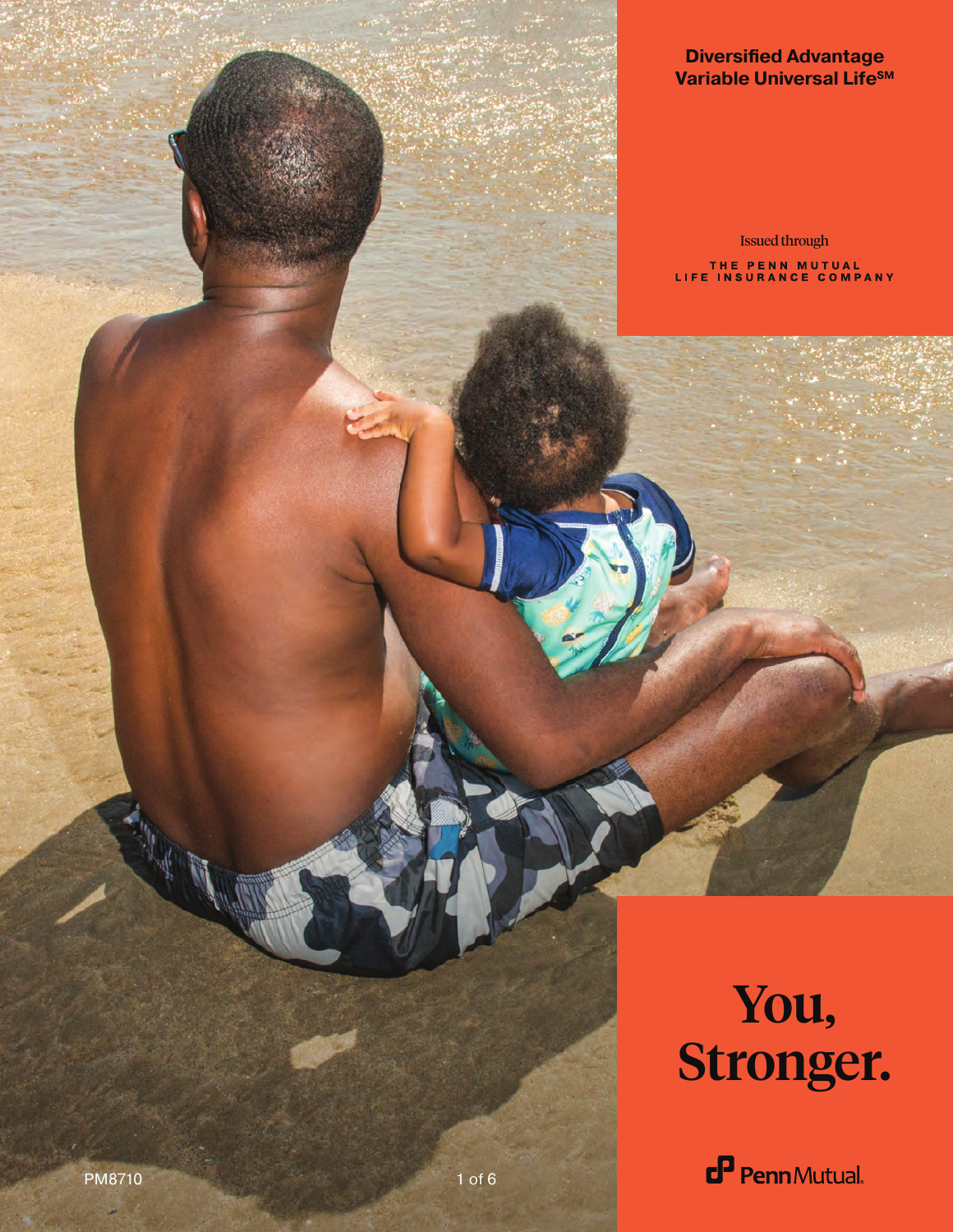# Family, Stronger.

Diversified Advantage has death benefit protection so if you're not there, those who matter most will receive an income-tax-free and probate-free death benefit.

Help your beneficiaries:

- Maintain their lifestyle
- Stay in the home they love
- Finish their education
- Continue a business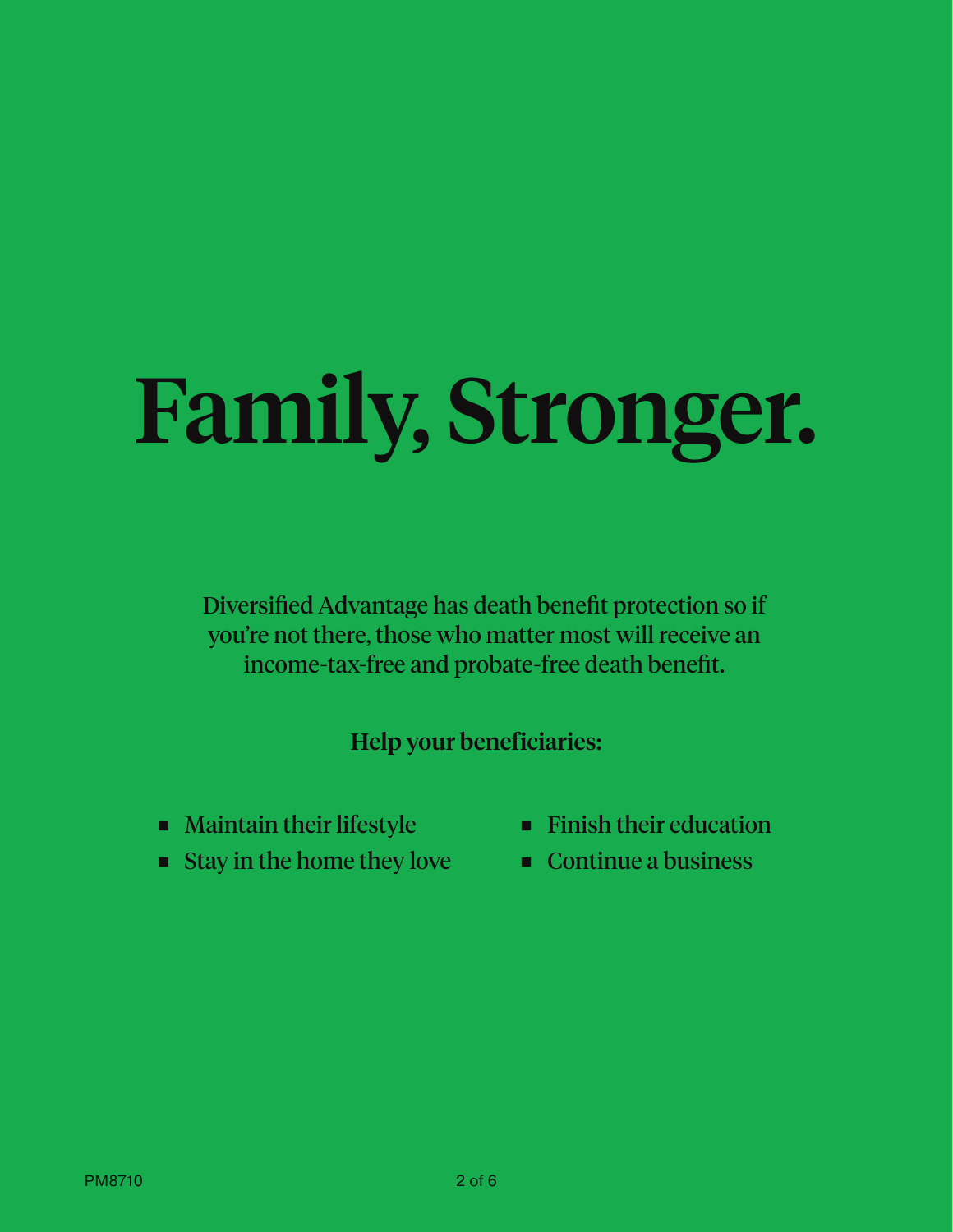# There's no feeling quite like the gratifying cradle of a solid life insurance policy.

Experience the sweet, sweet advantages of diversity.

#### Make it Yours

You can add optional benefits designed to enhance protection for your family or business and even help if serious illness strikes. See the important information on page six and visit the website below for details about all of the available options.

### Any Time, Any Reason

 Your policy accumulates cash value you can access during your lifetime for any reason, in most cases income-tax-free.1

### Diversity and Flexibility

Build cash value through allocations to any of 33 diverse options based on your goals and risk tolerance. Change your choices or transfer values at certain intervals without the fees or tax consequences common with investments outside of an insurance policy.

You, Stronger.

To see the complete list of optional benefits and learn what they can do for you, go to www.pennmutual.com/DAVUL-options.

1 Accessing cash value will reduce your policy death benefit and values, may result in certain fees and charges and may require additional premium payments to maintain coverage.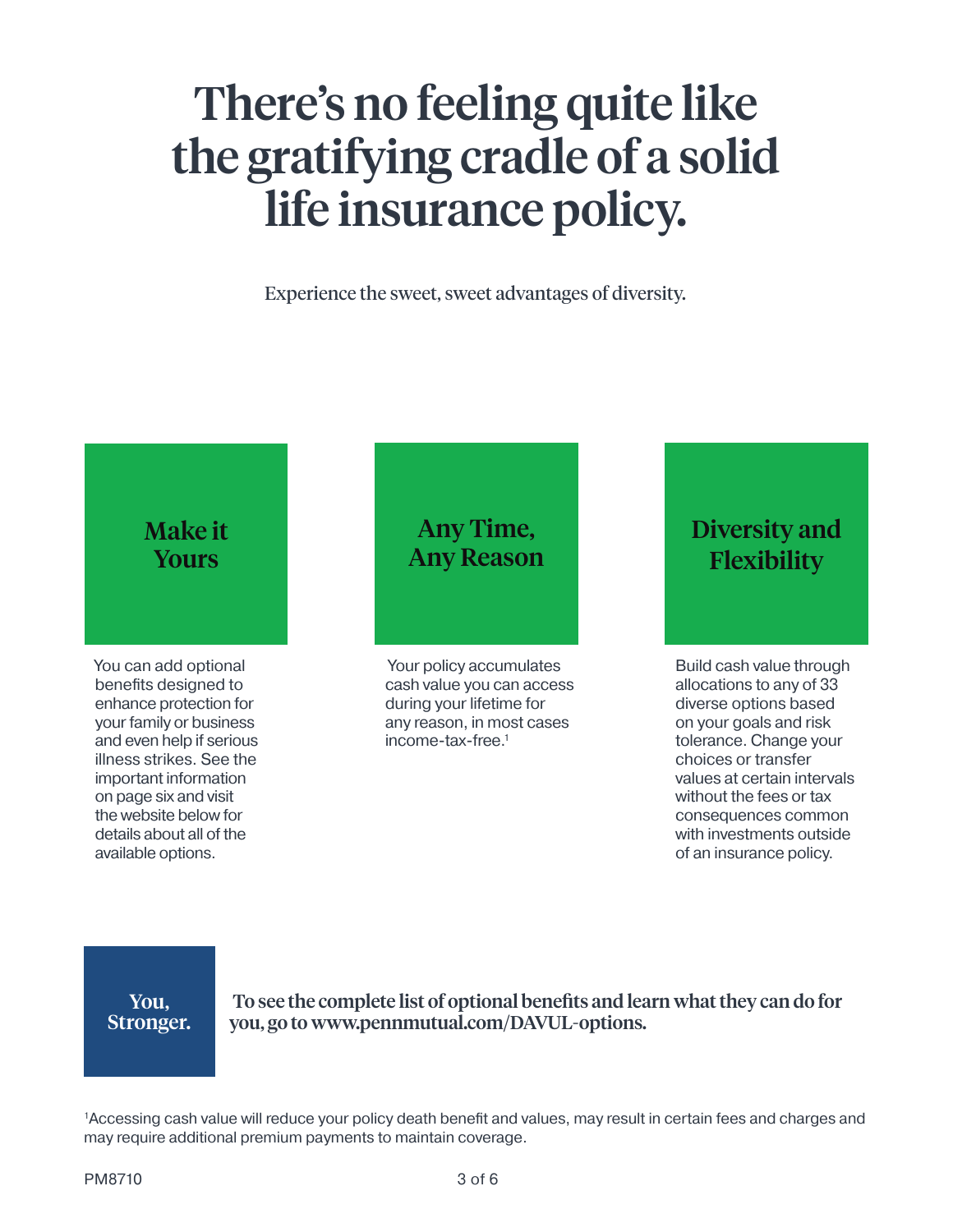### Feeling stronger doesn't have to be a future state.



1Accessing cash value will reduce your policy death benefit and values, may result in certain fees and charges and may require additional premium payments to maintain coverage. Ask your financial professional for details on accessing your cash value, including how it might impact the coverage guarantees and situations when the values you access could be taxable. Always consult your tax advisor before accessing your policy's cash value.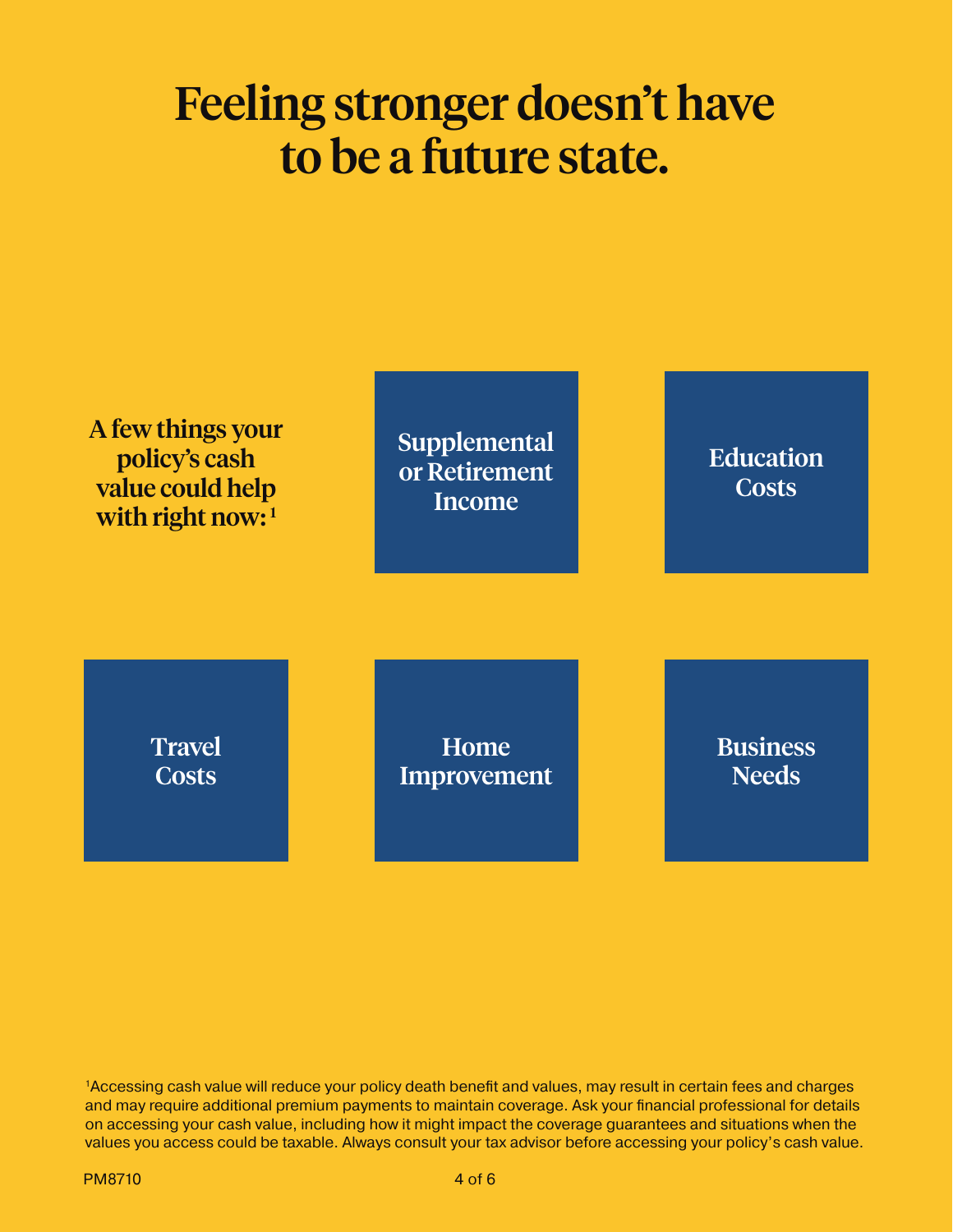## Breaking down your accumulation options.

A big advantage of this life insurance policy is the ability to allocate values to one or more of 33 diverse accumulation options based on your goals and risk tolerance.

### 24 Variable Investment **Options**

Build a portfolio your way with options that span virtually every major asset class and a wide range of risk tolerances.

### 5 Variable Asset Allocation Funds

Our Asset Allocation funds, designed for investing at a consistent risk level, let you take a more hands-off approach.

3 Indexed Fixed Account **Options** 

These offer growth tied to changes in the S&P 500 Index**®** (excluding dividends) — without the risks of direct investment.2

1 Fixed Interest Account This is a low risk option for when you want guaranteed, predictable growth.3

You, Stronger. Our financial professionals are here to help you become financially stronger, and give guidance so you can decide which options are best for you.

<sup>2</sup>An index is a representation of a stock market sector. It is not possible to invest directly in an index. <sup>3</sup>All guarantees are based on the claims-paying ability of the issuer.